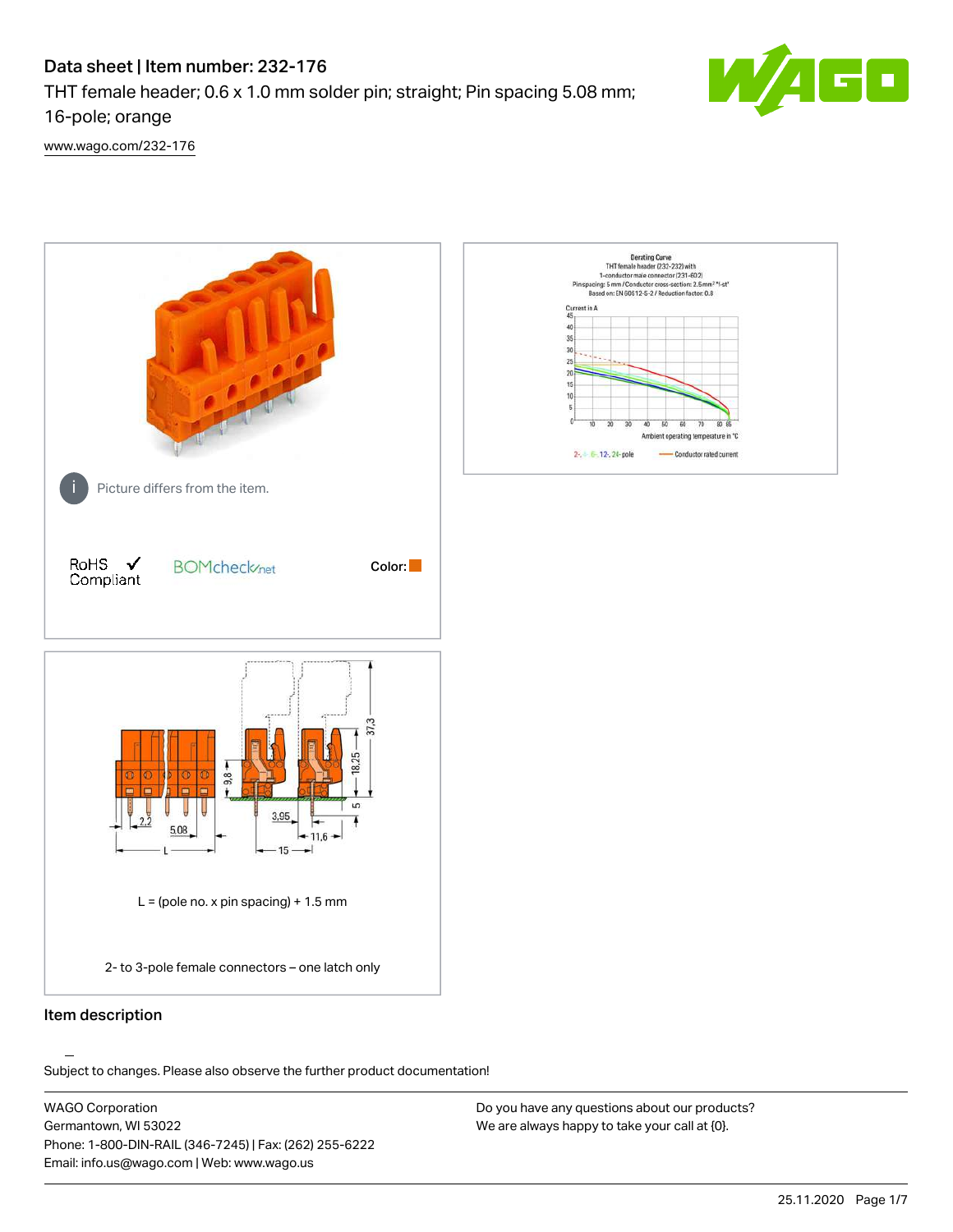#### Data sheet | Item number: 232-176

[www.wago.com/232-176](http://www.wago.com/232-176)



- $\blacksquare$ Horizontal or vertical PCB mounting via straight or angled solder pins
- $\blacksquare$ For board-to-board and board-to-wire connections
- Touch-proof PCB outputs  $\blacksquare$
- П Easy-to-identify PCB inputs and outputs
- П With coding fingers

#### Safety information 1:

The MCS - MULTI CONNECTION SYSTEM includes connectors without breaking capacity in accordance with DIN EN 61984. When used as intended, these connectors must not be connected/disconnected when live or under load. The circuit design should ensure header pins, which can be touched, are not live when unmated.

# Data

# Electrical data

#### Ratings per IEC/EN 60664-1

| Ratings per                 | IEC/EN 60664-1                                                       |
|-----------------------------|----------------------------------------------------------------------|
| Rated voltage (III / 3)     | 320 V                                                                |
| Rated surge voltage (III/3) | 4 <sub>k</sub> V                                                     |
| Rated voltage (III/2)       | 320 V                                                                |
| Rated surge voltage (III/2) | 4 <sub>k</sub> V                                                     |
| Nominal voltage (II/2)      | 630 V                                                                |
| Rated surge voltage (II/2)  | 4 <sub>k</sub> V                                                     |
| Rated current               | 12A                                                                  |
| Legend (ratings)            | (III / 2) $\triangleq$ Overvoltage category III / Pollution degree 2 |

#### Ratings per UL 1059

| Approvals per                  | UL 1059 |
|--------------------------------|---------|
| Rated voltage UL (Use Group B) | 300 V   |
| Rated current UL (Use Group B) | 15 A    |
| Rated voltage UL (Use Group D) | 300 V   |
| Rated current UL (Use Group D) | 10 A    |

#### Ratings per UL 1977

| Rated voltage UL 1977    | coo V       |
|--------------------------|-------------|
| Current UL 1977<br>Rated | ، ت<br>____ |

Subject to changes. Please also observe the further product documentation!

WAGO Corporation Germantown, WI 53022 Phone: 1-800-DIN-RAIL (346-7245) | Fax: (262) 255-6222 Email: info.us@wago.com | Web: www.wago.us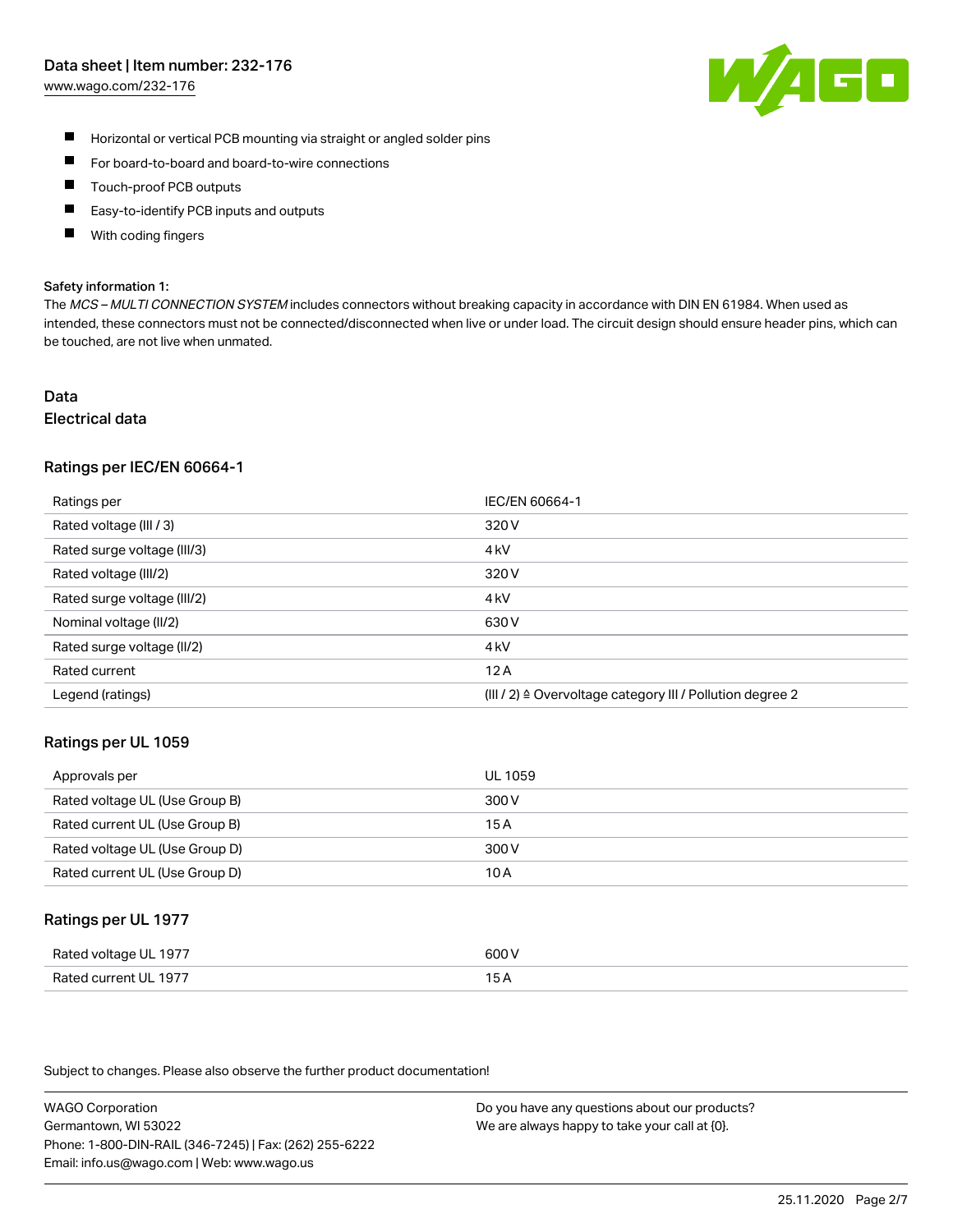

# Ratings per CSA

| Approvals per                   | CSA   |
|---------------------------------|-------|
| Rated voltage CSA (Use Group B) | 300 V |
| Rated current CSA (Use Group B) | 15 A  |
| Rated voltage CSA (Use Group D) | 300 V |
| Rated current CSA (Use Group D) | 10 A  |

# Connection data

| Pole No.                          | 16 |
|-----------------------------------|----|
| Total number of connection points | 16 |
| Total number of potentials        | 16 |
| Number of connection types        |    |
| Number of levels                  |    |

# Physical data

| Pin spacing                          | 5.08 mm / 0.2 inch         |
|--------------------------------------|----------------------------|
| Width                                | 82.78 mm / 3.259 inch      |
| Height                               | 23.25 mm / 0.915 inch      |
| Height from the surface              | 18.25 mm / 0.719 inch      |
| Depth                                | 11.6 mm / 0.457 inch       |
| Solder pin length                    | $5 \,\mathrm{mm}$          |
| Solder pin dimensions                | $0.6 \times 1$ mm          |
| Drilled hole diameter with tolerance | $1.3$ <sup>(+0.1)</sup> mm |

#### Plug-in connection

| Contact type (pluggable connector) | Female connector/socket |
|------------------------------------|-------------------------|
| Connector (connection type)        | for PCB                 |
| Mismating protection               | No                      |
| Mating direction to the PCB        | 90 °                    |

# PCB contact

| PCB contact                         | THT                                        |
|-------------------------------------|--------------------------------------------|
| Solder pin arrangement              | over the entire female connector (in-line) |
| Number of solder pins per potential |                                            |

Subject to changes. Please also observe the further product documentation! Material Data

| <b>WAGO Corporation</b>                                | Do you have any questions about our products? |
|--------------------------------------------------------|-----------------------------------------------|
| Germantown, WI 53022                                   | We are always happy to take your call at {0}. |
| Phone: 1-800-DIN-RAIL (346-7245)   Fax: (262) 255-6222 |                                               |
| Email: info.us@wago.com   Web: www.wago.us             |                                               |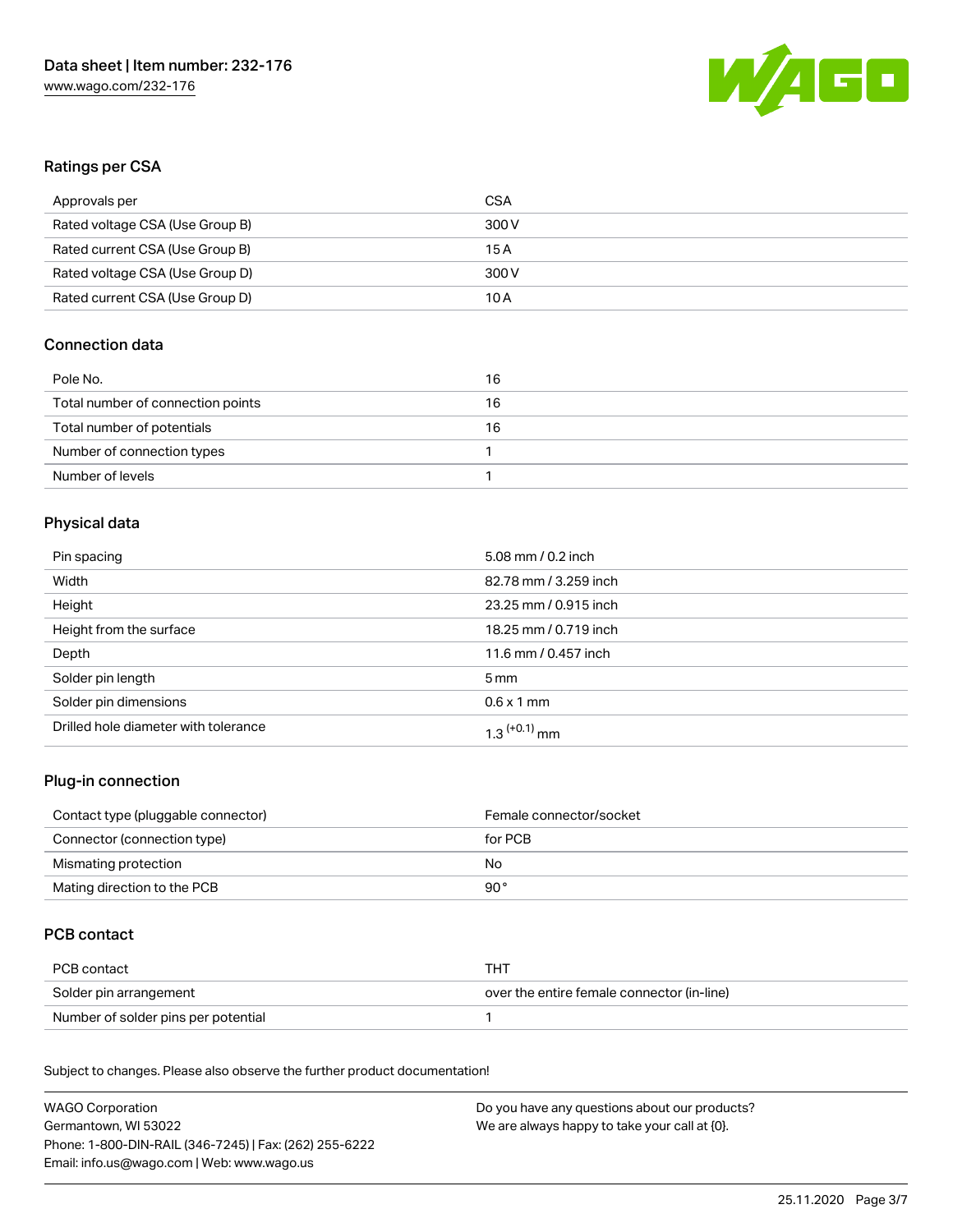[www.wago.com/232-176](http://www.wago.com/232-176)



#### Material Data

| Color                       | orange            |
|-----------------------------|-------------------|
| Material group              |                   |
| Insulation material         | Polyamide (PA66)  |
| Flammability class per UL94 | V <sub>0</sub>    |
| Contact material            | Copper alloy      |
| Contact plating             | tin-plated        |
| Fire load                   | 0.229MJ           |
| Weight                      | 13.9 <sub>g</sub> |

#### Environmental Requirements

| Limit temperature range | +85 °C<br>-60 |
|-------------------------|---------------|
|-------------------------|---------------|

# Commercial data

| Product Group         | 3 (Multi Conn. System) |
|-----------------------|------------------------|
| Packaging type        | <b>BOX</b>             |
| Country of origin     | DE                     |
| <b>GTIN</b>           | 4044918578929          |
| Customs tariff number | 85366990990            |

### Approvals / Certificates

#### Country specific Approvals

| Logo                | Approval                                     | <b>Additional Approval Text</b> | Certificate<br>name |
|---------------------|----------------------------------------------|---------------------------------|---------------------|
|                     | CВ<br>DEKRA Certification B.V.               | IEC 61984                       | NL-39756            |
| EMA<br><b>INEUR</b> | <b>KEMA/KEUR</b><br>DEKRA Certification B.V. | EN 61984                        | 2190761.01          |

#### Ship Approvals

|                                                                            |                             |                                 | Certificate   |
|----------------------------------------------------------------------------|-----------------------------|---------------------------------|---------------|
| Logo                                                                       | Approval                    | <b>Additional Approval Text</b> | name          |
| ABS.                                                                       | <b>ABS</b>                  | $\overline{\phantom{a}}$        | $19 -$        |
|                                                                            | American Bureau of Shipping |                                 | HG15869876-   |
|                                                                            |                             |                                 | <b>PDA</b>    |
|                                                                            | LR                          | IEC 61984                       | 96/20035 (E5) |
| Subject to changes. Please also observe the further product documentation! |                             |                                 |               |

| <b>WAGO Corporation</b>                                | Do you have any questions about our products? |
|--------------------------------------------------------|-----------------------------------------------|
| Germantown, WI 53022                                   | We are always happy to take your call at {0}. |
| Phone: 1-800-DIN-RAIL (346-7245)   Fax: (262) 255-6222 |                                               |
| Email: info.us@wago.com   Web: www.wago.us             |                                               |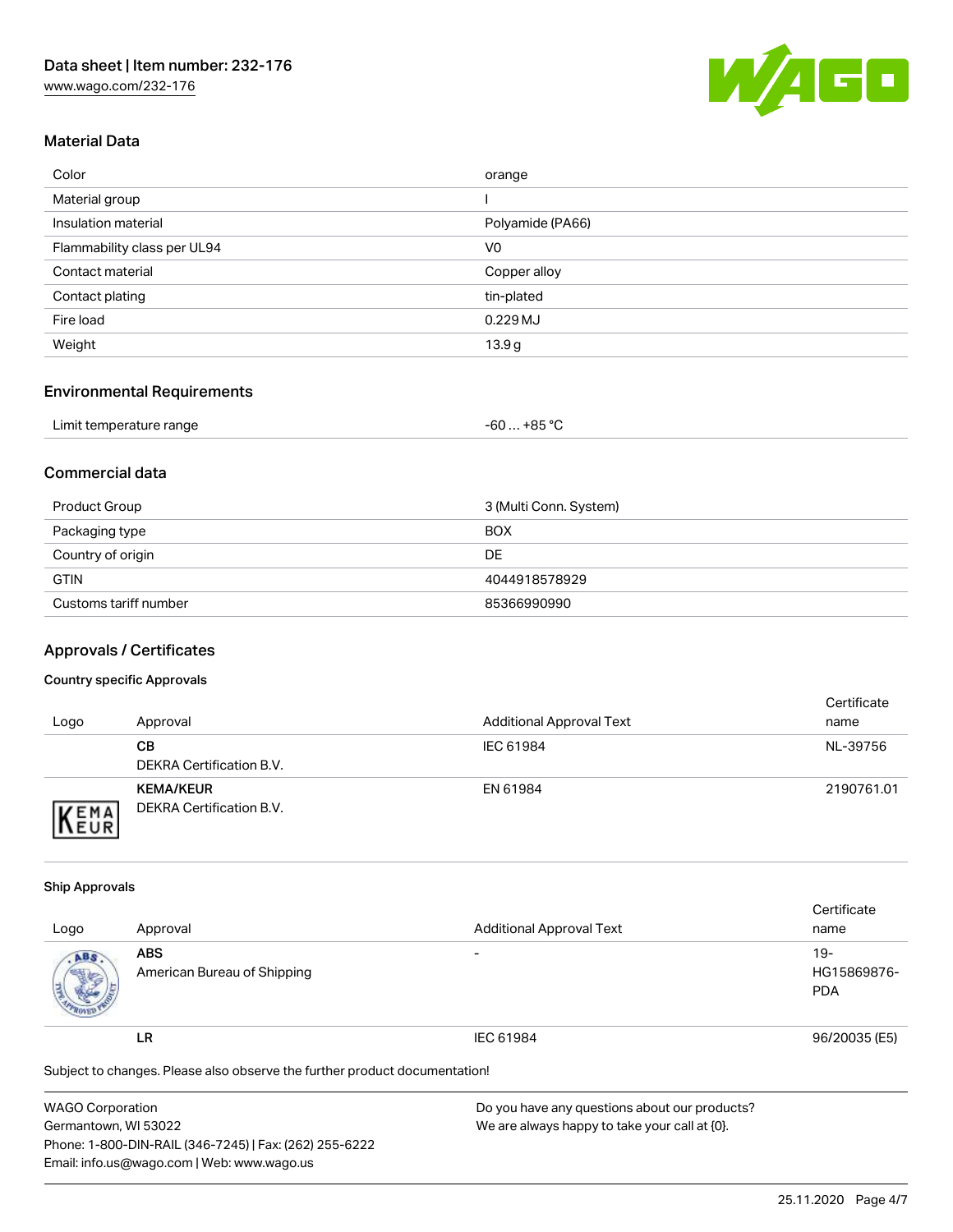

Lloyds Register

#### UL-Approvals

| Logo                  | Approval                                    | <b>Additional Approval Text</b> | Certificate<br>name |
|-----------------------|---------------------------------------------|---------------------------------|---------------------|
| W                     | UL<br>UL International Germany GmbH         | <b>UL 1977</b>                  | E45171              |
| $\boldsymbol{\theta}$ | <b>UR</b><br>Underwriters Laboratories Inc. | <b>UL 1059</b>                  | E45172<br>sec. 18   |

## Counterpart

| <b>CARL AND REAL</b> | Item no.231-646<br>1-conductor male connector; 2.5 mm <sup>2</sup> ; Pin spacing 5.08 mm; 16-pole; 2,50 mm <sup>2</sup> ; orange                             | www.wago.com/231-646             |
|----------------------|--------------------------------------------------------------------------------------------------------------------------------------------------------------|----------------------------------|
| <b>CALLADOR</b>      | Item no.231-646/019-000<br>1-conductor male connector; clamping collar; 2.5 mm <sup>2</sup> ; Pin spacing 5.08 mm; 16-pole; 2,50 mm <sup>2</sup> ;<br>orange | www.wago.com/231-646/019-<br>000 |

#### Compatible products

| check                             |                                                                                                                            |             |               |                      |
|-----------------------------------|----------------------------------------------------------------------------------------------------------------------------|-------------|---------------|----------------------|
| for a                             | Item no.: 231-661<br>Test plugs for female connectors; for 5 mm and 5.08 mm pin spacing; 2,50 mm <sup>2</sup> ; light gray |             |               | www.wago.com/231-661 |
| <b>Downloads</b><br>Documentation |                                                                                                                            |             |               |                      |
| <b>Additional Information</b>     |                                                                                                                            |             |               |                      |
| Technical explanations            |                                                                                                                            | Apr 3, 2019 | pdf<br>3.6 MB | Download             |

# CAD files

#### CAD data

Subject to changes. Please also observe the further product documentation!

WAGO Corporation Germantown, WI 53022 Phone: 1-800-DIN-RAIL (346-7245) | Fax: (262) 255-6222 Email: info.us@wago.com | Web: www.wago.us Do you have any questions about our products? We are always happy to take your call at {0}.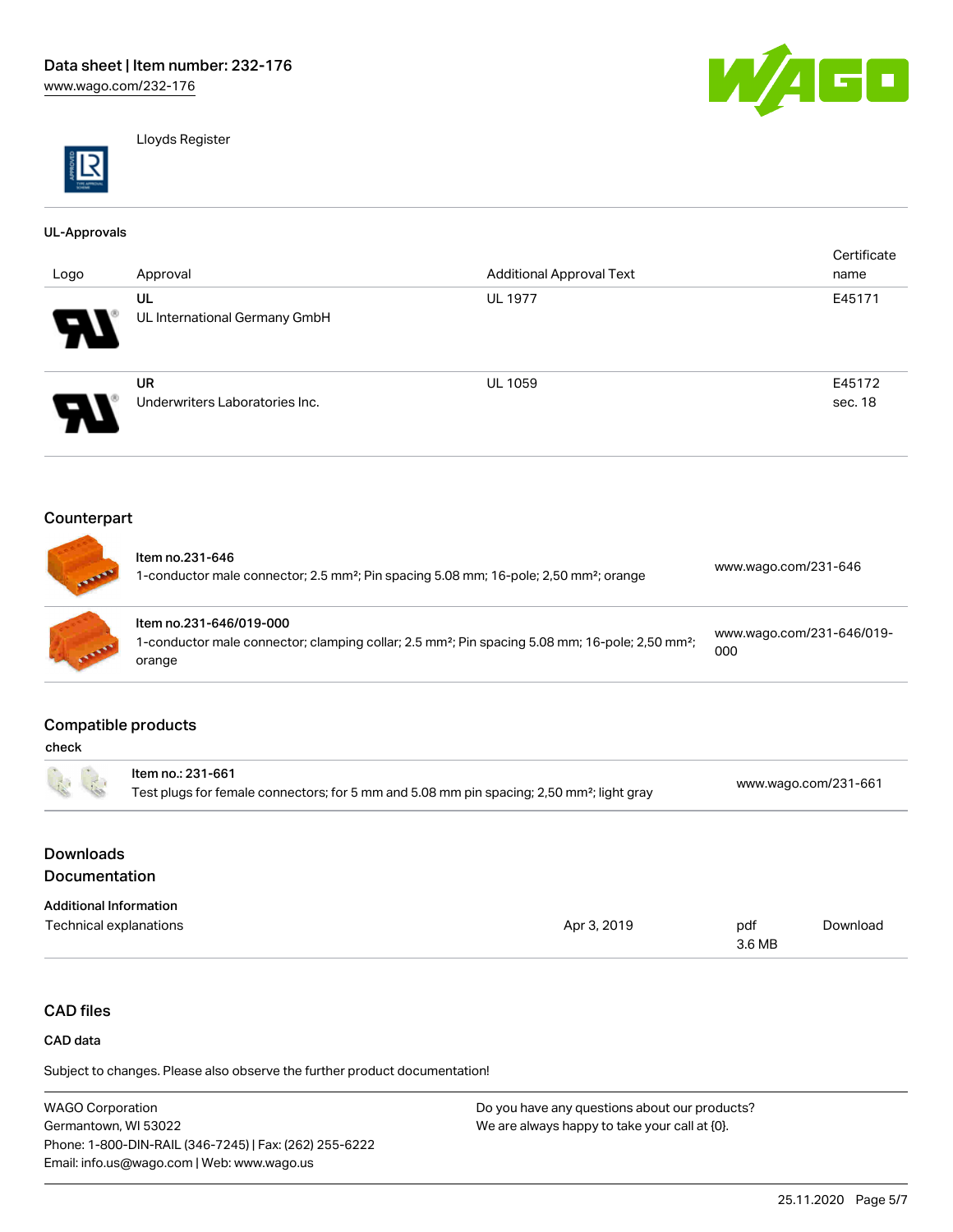# Data sheet | Item number: 232-176

[www.wago.com/232-176](http://www.wago.com/232-176)



|          | 2D/3D Models 232-176                                                                                                                                                   | <b>URL</b> | Download |
|----------|------------------------------------------------------------------------------------------------------------------------------------------------------------------------|------------|----------|
| CAE data |                                                                                                                                                                        |            |          |
|          | EPLAN Data Portal 232-176                                                                                                                                              | URL        | Download |
|          | ZUKEN Portal 232-176                                                                                                                                                   | <b>URL</b> | Download |
|          | <b>PCB Design</b>                                                                                                                                                      |            |          |
|          | Symbol and Footprint 232-176                                                                                                                                           | URL        | Download |
|          | CAx data for your PCB design, consisting of "schematic symbols and PCB footprints",<br>allow easy integration of the WAGO component into your development environment. |            |          |
|          | Supported formats:                                                                                                                                                     |            |          |
| ш        | Accel EDA 14 & 15                                                                                                                                                      |            |          |
| ш        | Altium 6 to current version                                                                                                                                            |            |          |
| ш        | Cadence Allegro                                                                                                                                                        |            |          |
|          | DesignSpark                                                                                                                                                            |            |          |
| ш        | Eagle Libraries                                                                                                                                                        |            |          |
| ш        | KiCad                                                                                                                                                                  |            |          |
|          | Mentor Graphics BoardStation                                                                                                                                           |            |          |
| ш        | Mentor Graphics Design Architect                                                                                                                                       |            |          |
| ш        | Mentor Graphics Design Expedition 99 and 2000                                                                                                                          |            |          |
| H        | OrCAD 9.X PCB and Capture                                                                                                                                              |            |          |
| ш        | PADS PowerPCB 3, 3.5, 4.X, and 5.X                                                                                                                                     |            |          |
| ш        | PADS PowerPCB and PowerLogic 3.0                                                                                                                                       |            |          |
| Ш        | PCAD 2000, 2001, 2002, 2004, and 2006                                                                                                                                  |            |          |
|          | Pulsonix 8.5 or newer                                                                                                                                                  |            |          |
| H        | <b>STL</b>                                                                                                                                                             |            |          |
|          | 3D STEP                                                                                                                                                                |            |          |
|          | <b>TARGET 3001!</b>                                                                                                                                                    |            |          |
|          | View Logic ViewDraw                                                                                                                                                    |            |          |
| ш        | Quadcept                                                                                                                                                               |            |          |
| L.       | Zuken CadStar 3 and 4                                                                                                                                                  |            |          |
| П        | Zuken CR-5000 and CR-8000                                                                                                                                              |            |          |

Subject to changes. Please also observe the further product documentation!

WAGO Corporation Germantown, WI 53022 Phone: 1-800-DIN-RAIL (346-7245) | Fax: (262) 255-6222 Email: info.us@wago.com | Web: www.wago.us